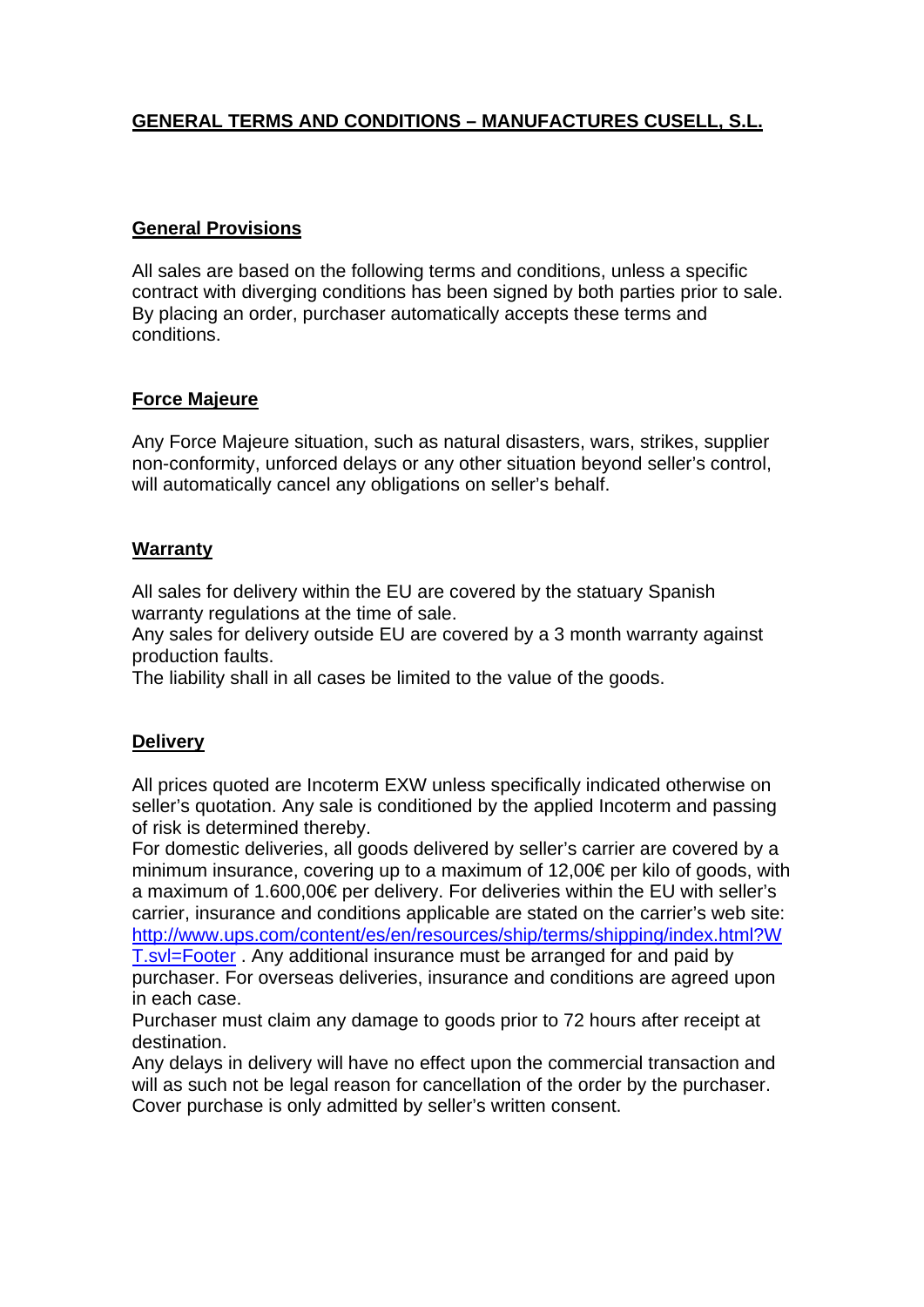### **Prices, payment and minimums**

All prices are valid only according to the seller's conditions on the relevant quotation.

Prices are net and do not include VAT or any other tax.

All prices are Incoterm EXW, unless specifically stated otherwise on seller's quotation or in seperate partner contract.

All sales are based upon pre-payment, unless specifically stated otherwise on seller's quotation or in seperate partner contract. Delays in payment of due invoices are subject to a 2% monthly interest as per the invoice due date. Any cancellation of an order prior to production will produce an administrative fee of 50,00€. Any cancellation of an order during production or after production has commenced will not cancel purchasers obligation to pay the order. Bank fees are the responsability of the purchaser, seller should receive the

exact amount quoted.

Bancruptcy of the purchaser will result in the immediate due of all outstanding payments.

For orders under 100,00€ a 50,00€ administrative fee will be applied.

# **Retention of title**

The delivered goods shall remain seller's property until full payment of the complete order has been received.

If the delivered goods has been resold or used in an appliance, it nevertheless remains seller's property until full payment has been received.

# **Production**

Custom made production is subject to fluctuations in quantities of approximately +/-10%. Buyer has the obligation to accept and pay for the final quantity within these limits.

Tooling is manufactured for production use only and the quoted price is calculated as a participation cost. If buyer wishes to take possesion of the tooling he must pay a 35% profit margin on the quoted mold price in order to release the mold from seller. If the tooling cost is for a modification of existing tools, the tool remains the property of the seller. If the tooling is of Asian manufacture, the tooling remains manufacturer's property. Seller will store tooling for an unlimited time as long as production is maintained with this tooling, whereas seller will store tooling for up to five years only if not used, after which seller shall have no obligation to store or compensate for the tooling. After this period the tooling will be destroyed and recycled.

# **Orders and quotations**

Quotations are valid subject to complete compliance to obligations by seller's suppliers is performed.